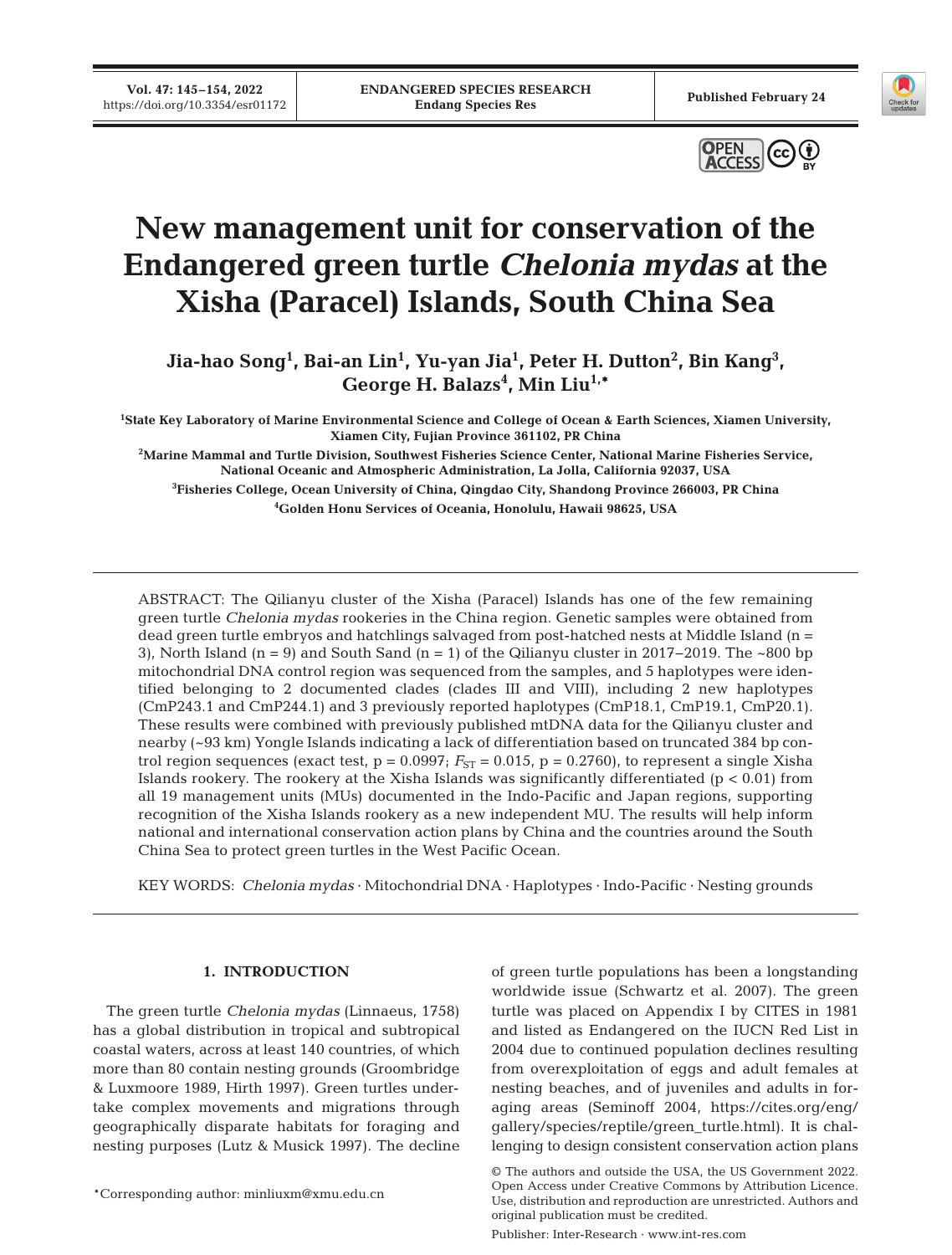for such a globally distributed marine species, particularly since some green turtle populations with longer histories of conservation appear to have been recovering in recent years (Bjorndal & Bolten 2008), despite continued declines of others (Seminoff et al. 2015).

Global green turtle population assessments have identified subpopulations in order to conduct status and risk assessment at the appropriate geographic scale useful for conserving genetic diversity (Seminoff 2004, Komoroske et al. 2017). These regional subpopulations include regional management units (RMUs) (Wallace et al. 2010) and distinct population segments (DPSs) (Seminoff et al. 2015). Each of the green turtle regional populations, regardless of whether listed as an IUCN subpopulation, an RMU or a DPS, consists of several demographically independent nesting populations, or management units (MUs), made up of one or more rookeries (Jensen et al. 2019). Typically, for green turtles, the nesting range of an MU is no more than 500 km (Dethmers et al. 2006).

For green turtles, recognizing MUs is generally based on the significant divergence of allele (haplotype) frequencies of the mitochondrial DNA (mtDNA), irrespective of the phylogenetic differentiation of the haplotypes (Moritz 1994). The 860 bp mtDNA control region contains sufficient variation for detecting finescale stock or population structure (Taylor & Dizon 1999, Formia et al. 2006). However, shorter control region sequences (≥384 bp) from older studies are also informative (Norman et al. 1994). To date, 25 haplotypes, 5 clades and 17 MUs have been recognized in Australian waters by using the 384 bp control region segment from 27 rookeries of green turtles (Dethmers et al. 2006). Furthermore, based on the 386 bp control region segments, 11 clades (clades I−XI) were identified from 127 rookeries of green turtles globally, and 58 MUs were proposed in 12 geographical regions considered to be evolutionarily distinct (Jensen et al. 2019). Among the 12 regions, the Indo-Pacific region consists of 15 MUs covering a large area from southern China to Southeast Asian countries and northern Australia, and includes 5 clades (III, IV, V, VII and VIII), and the Japan region consists of 4 MUs, all located in archipelagos (e.g. Ogasawara, Ryukus and Yeayama) south of mainland Japan, and includes 4 clades (III, IV, VII and VIII).

In the China region, nearly all historically recorded green turtle rookeries along the coastline including Guangdong Province, Hainan Province and the Hong Kong Special Administration Region have disappeared or are severely depleted (Chan et

al. 2007). Among the 17 RMUs globally, Taiwan rookeries belong to the Northwest Pacific RMU, and the South China Sea rookeries belong to the West Pacific/Southeast Asia RMU (Wallace et al. 2010). Furthermore, among the 12 DPSs identified globally, the China region falls within the East Indian−West Pacific DPS (Seminoff et al. 2015). Only 2 MUs are recognized in the China region: one from western Taiwan and the other from eastern Taiwan (Cheng et al. 2008, Jensen et al. 2019). However, in general, little current information is available on nesting green turtles in the China region, particularly in the South China Sea, and this represents a pressing data gap for the West Pacific region.

The South China Sea contains 4 main archipelagos where green turtle nesting has been observed. These include Dongsha Island (Pratas Archipelago) to the north (Chan et al. 2007), Taiping Island (Itu Aba Island) of Nansha (Spratly) Islands to the south (Cheng 1996) and Xisha (Paracel) Islands in the central region (Chan et al. 2007). Recently, the largest extant green turtle rookery in the China region has been identified at the Qilianyu cluster of the Xisha Islands, with >100 nests annually recorded since 2016 (Jia et al. 2019). The Qilianyu cluster includes 8 islands, found in the same coral barrier reef system with the farthest 2 approximately 16 km apart; 7 of these islands have green turtle nests, which are not documented on Zhaoshu Island (Fig. 1a). Furthermore, nesting sites of green turtles have also been reported at the Yongle Islands of the Xisha Islands, including Jinqing Island and Ganquan Island; however, the nesting scale is still unclear (Jia et al. 2019) (Fig. 1a).

Genetic population structure of nesting green turtles in the South China Sea merits further investigation. In a recent mtDNA study assessing the origin of illegally traded green turtles in Hainan Province, Gaillard et al. (2021) included data for 16 samples obtained from nests at the Xisha Islands, and suggested that nesting green turtles in this regional archipelago are unique and may represent a distinct population. In addition, Ng et al. (2014, 2017) reported data for a few samples that they were able to sequence from Guangdong Province and Hong Kong (a linear distance of approximately 90 km from each other); however, the population connectivity be tween these rookeries and the Xisha Islands is unclear due to the small sample sizes.

In this study, genetic samples were collected in 2017−2019 from post-hatched green turtle nests in the Qilianyu cluster in order to characterize the mtDNA diversity and to conduct comparative analyses with published data to determine population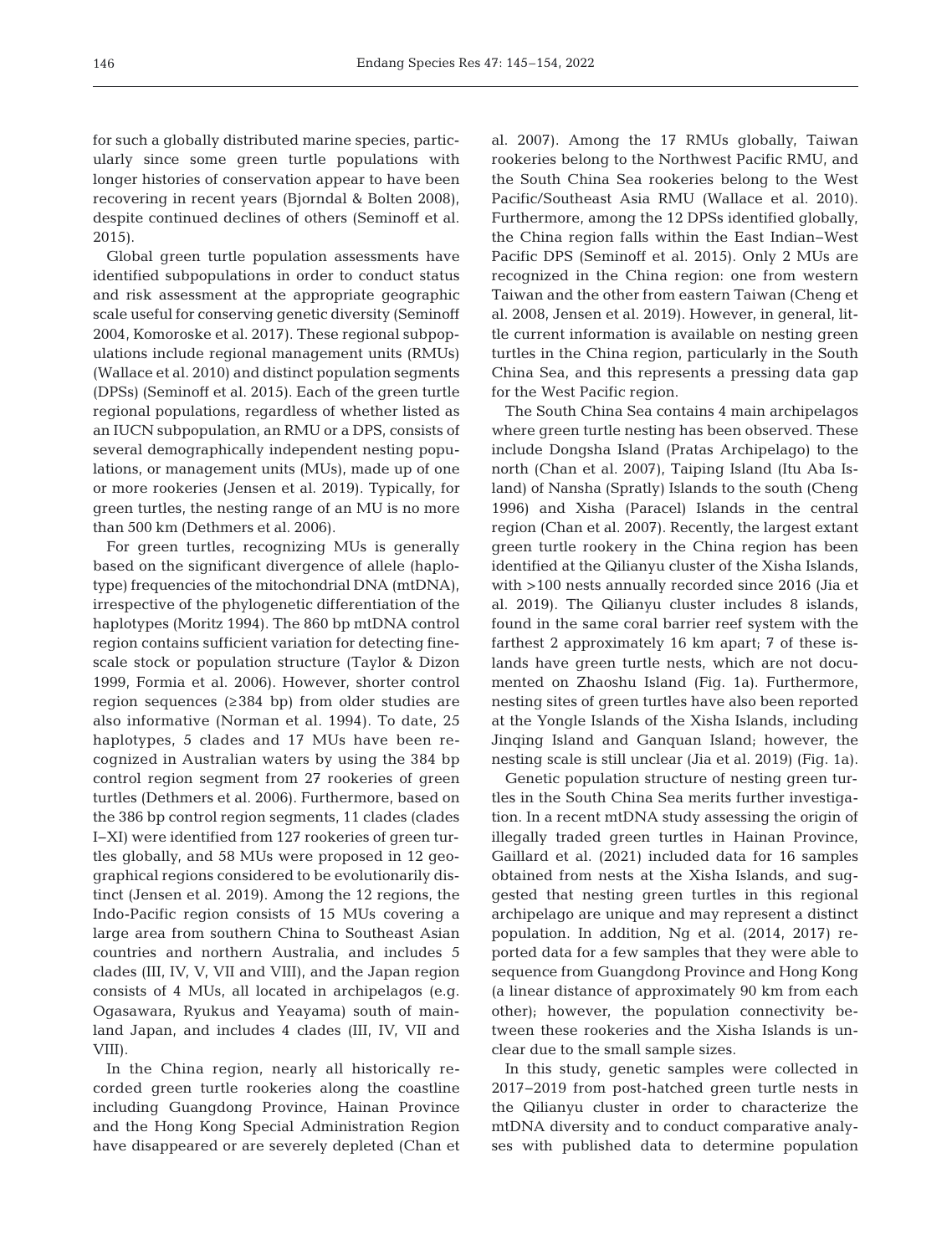

Fig. 1. (a) Sampling sites used in this study and Gaillard et al. (2021) at the Xisha Islands, including Middle Island, North Island and South Sand in the Qilianyu cluster, and Ganquan Island and Jinqing Island in the Yongle Islands. (b) Twenty management units (MUs) of green turtles *Chelonia mydas* proposed in the Indo-Pacific (red dots) and Japan regions (blue dots) (adapted from Jensen et al. 2019, this study). Red and blue circles indicate MUs having >1 rookery

structure and phylogeographic relationships within the Xisha Islands and the broader West Pacific re gion. The results of this study provide a basis for drawing up informed national and international conservation action plans to protect green turtle rookeries in the South China Sea.

# **2. MATERIALS AND METHODS**

# **2.1. Sampling**

Dead embryos and hatchlings from 13 post-hatched nests were collected in 2017−2019 from 3 islands at the Qilianyu cluster, Middle Island (n = 3), North Island  $(n = 9)$  and South Sand  $(n = 1)$  (Table 1, Fig. 1a). Based on the nesting sites and dates, these nests were very likely from different female turtles. The linear distances between Middle Island, North Island and South Sand are all less than 6 km without geological barriers, and all belong to the same coral reef system. Tissue (~2 g) was dissected from each sample and preserved in 95% ethanol for further molecular analysis. Tissue was obtained from multiple embryos and hatchlings from each nest, if available, for quality control and in case of tissue degradation.

# **2.2. Analysis of control region gene sequences**

DNA was extracted using Chelex<sup>®</sup> 100 Resin (Bio-Rad Laboratories). Both the forward and reverse stands of an ~800 bp mtDNA control region segment were PCR-amplified using the primer pair LCM15382 (5'-GCT TAA CCC TAA AGC ATT GG-3') and H950 (5'-GTC TCG GAT TTA GGG GTT TG-3') (Abreu-Grobois et al. 2006). Briefly, 1−2 μl of template (20−50 ng μl<sup>-1</sup>) was added into a 25 μl PCR reaction with 1.0 μl forward primer (at 10 μM), 1.0 μl reverse primer (at 10 μM), 1.0 μl dNTP (at 10 mM), 2.5 μl 10× *Taq* buffer (with  $15 \text{ mM } MgCl<sub>2</sub>$  and  $0.2 \text{ µl } Taq$  polymerase (at  $5 \text{ U } \mu \text{L}^{-1}$ ) using standardized conditions of denaturing at 94°C for 30 s, annealing at 58°C for 30 s and ex-

tension at 72°C for 60 s for 38 cycles. Amplicons of the expected size were purified and sequenced (Sangon Biotech), and sequences were assembled by DNA-STAR Lasergene SeqMan Pro 7.1.0.

Sequences were aligned using BioEdit software against available reference sequences obtained with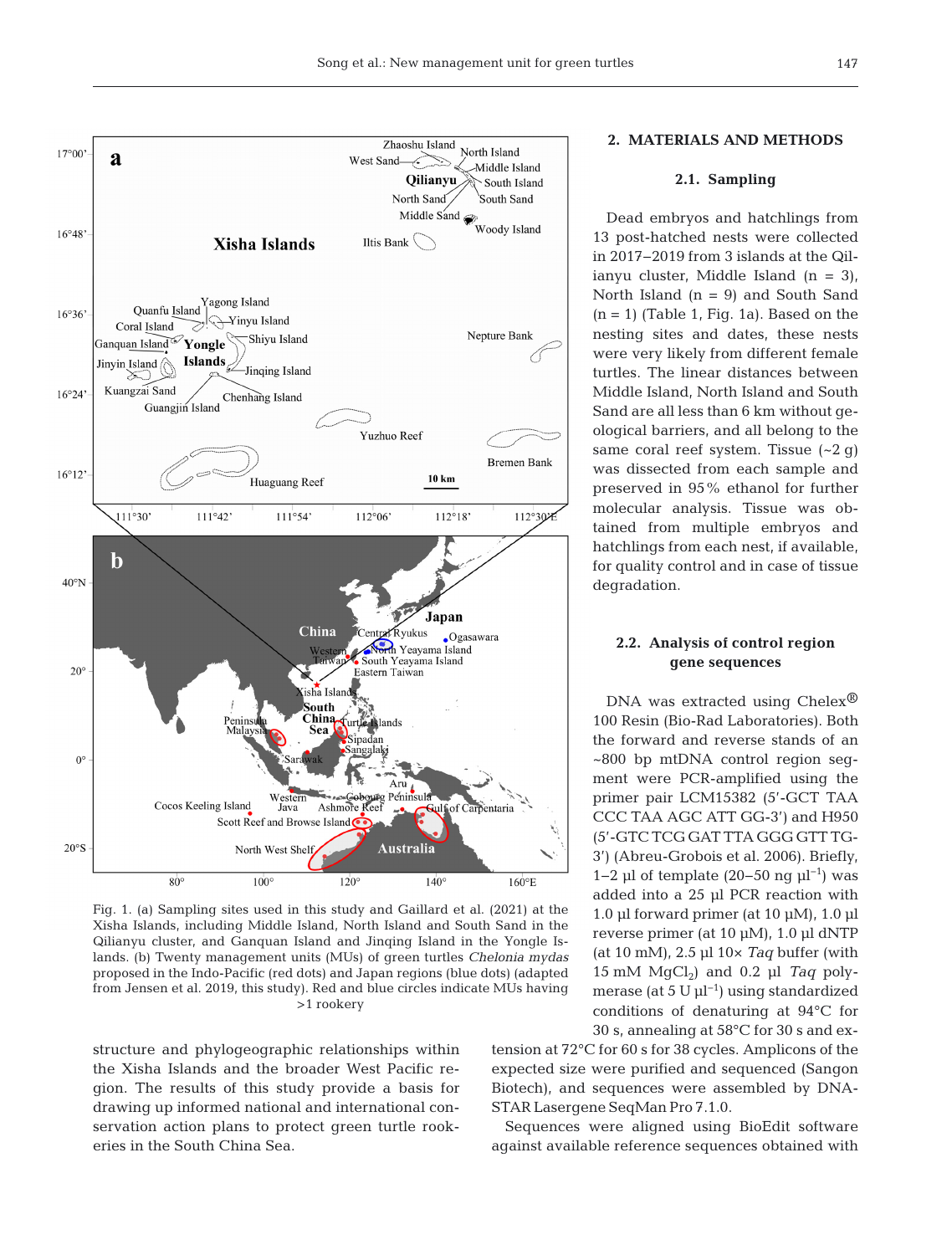| Sampling site | <b>Nests</b><br>(n) | Nesting date                                                                                           | Haplotype | Clade       | π<br>$mean \pm SD$ | h<br>$mean \pm SD$ |
|---------------|---------------------|--------------------------------------------------------------------------------------------------------|-----------|-------------|--------------------|--------------------|
| Middle Island | 1                   | 5 July 2017                                                                                            | CmP20.1   | Ш           | $0.039 \pm 0.030$  | $0.667 \pm 0.314$  |
|               | 2                   | 23 June 2017, 5 July 2017                                                                              | CmP243.1  | <b>VIII</b> |                    |                    |
| North Island  |                     | August 2019                                                                                            | CmP18.1   | <b>VIII</b> | $0.014 \pm 0.009$  | $0.417 \pm 0.191$  |
|               | 7                   | August 2018, 16 July 2019, 27 July 2019,<br>1 August 2019, 3 August 2019,<br>August 2019, October 2019 | CmP19.1   | <b>VIII</b> |                    |                    |
|               |                     | August 2019                                                                                            | CmP244.1  | ΠT          |                    |                    |
| South Sand    | 1                   | 23 July 2019                                                                                           | CmP19.1   | <b>VIII</b> | $0.000 \pm 0.000$  | $1.000 \pm 0.000$  |
| Total         | 13                  |                                                                                                        | 5         |             | $0.018 \pm 0.010$  | $0.628 \pm 0.143$  |

Table 1. Number of nests, nesting dates, nucleotide diversity (π) and haplotype diversity (*h)* of the 5 haplotypes (~800 bp control region) found from green turtles *Chelonia mydas* at Middle Island, North Island and South Sand of the Qilianyu cluster, Xisha Islands. The clades used here follow Jensen et al. (2019)

BLAST from NCBI GenBank to identify haplotypes from our new sequences collected from the Qilianyu cluster (Sayers et al. 2019). Because shorter control region segments were commonly used to align and analyze population structures of green turtles, especially 384 bp in the Indo-Pacific region, the ~800 bp sequences obtained were subsequently trimmed to a length of 384 bp for further comparison with the available data using the standardized CmP nomenclature (Jensen et al. 2019, Gaillard et al. 2021, P. H. Dutton unpubl. data). Briefly, the haplotypes represent 384 bp sequences, while those with decimal suffixes (e.g. CmPx.1) represent equivalent variants of these 384 bp haplotypes based on variation identified by the additional longer sequences. One sample sequence was selected from each nest for further analysis because the random samples from the same nest for quality control were 100% identical.

#### **2.3. Statistical analysis**

In a recent publication, 16 dead green turtle hatchlings from different nests were collected in 2012−2018 at the Qilianyu cluster and nearby (~93 km) Yongle Islands in the Xisha Islands group (Gaillard et al. 2021, L. Lin pers. comm.) (Fig. 1a). To test for homogeneity between the 2 datasets, genetic distance-based  $(\Phi_{ST})$ analysis of molecular variance (AMOVA) was conducted. Additional tests for differentiation were conducted using a pairwise exact test (500 000 steps in a Markov chain with a 10 000-step dememorization) and pairwise  $F_{ST}$  analysis (Nishizawa et al. 2013). In the absence of significant differentiation, the data from the 2 studies were combined for further analyses (see Section 3).

The green turtle rookery of the Xisha Islands and all 19 documented green turtle MUs from the Indo-Pacific and Japan regions (Jensen et al. 2019) were compared. Pairwise tests for population structure were conducted using exact tests and  $F_{ST}$  analyses based on haplotype frequencies, and using  $\Phi_{ST}$  that incorporated information on genetic distance (computing distance matrix with a Kimura 2-parameter model). The alpha significance level was set at 0.05 to determine whether the Xisha Islands can be considered as a new MU (sensu Moritz 1994). All MUs in each of the 2 regional sub-groups representing the Indo-Pacific and Japan regions (Jensen et al. 2019) were further compared with AMOVA. The analyses above, along with determination of nucleotide diversity  $(\pi)$  and haplotype diversity  $(h)$ , were conducted using Arlequin 3.5.2.2 (Excoffier & Lischer 2010).

Phylogeographic relationships of all haplotypes documented in the Indo-Pacific and Japan regions (Ng et al. 2014, 2017, Jensen et al. 2019, Gaillard et al. 2021) and this study were inferred by constructing a neighbor-joining (NJ) tree, including the flatback turtle *Natator depressus* as an outgroup, using MEGA 6.06 with 10 000 bootstrap pseudo-replications (Tamura et al. 2013).

# **3. RESULTS**

#### **3.1. Haplotypes and clades**

Five longer haplotypes (~800 bp) were identified, in cluding 3 previously documented (CmP18.1, CmP19.1, CmP20.1) and 2 new haplotypes (CmP2 43.1 and CmP244.1, GenBank accession numbers MW631941 and MW631940, respectively). CmP19.1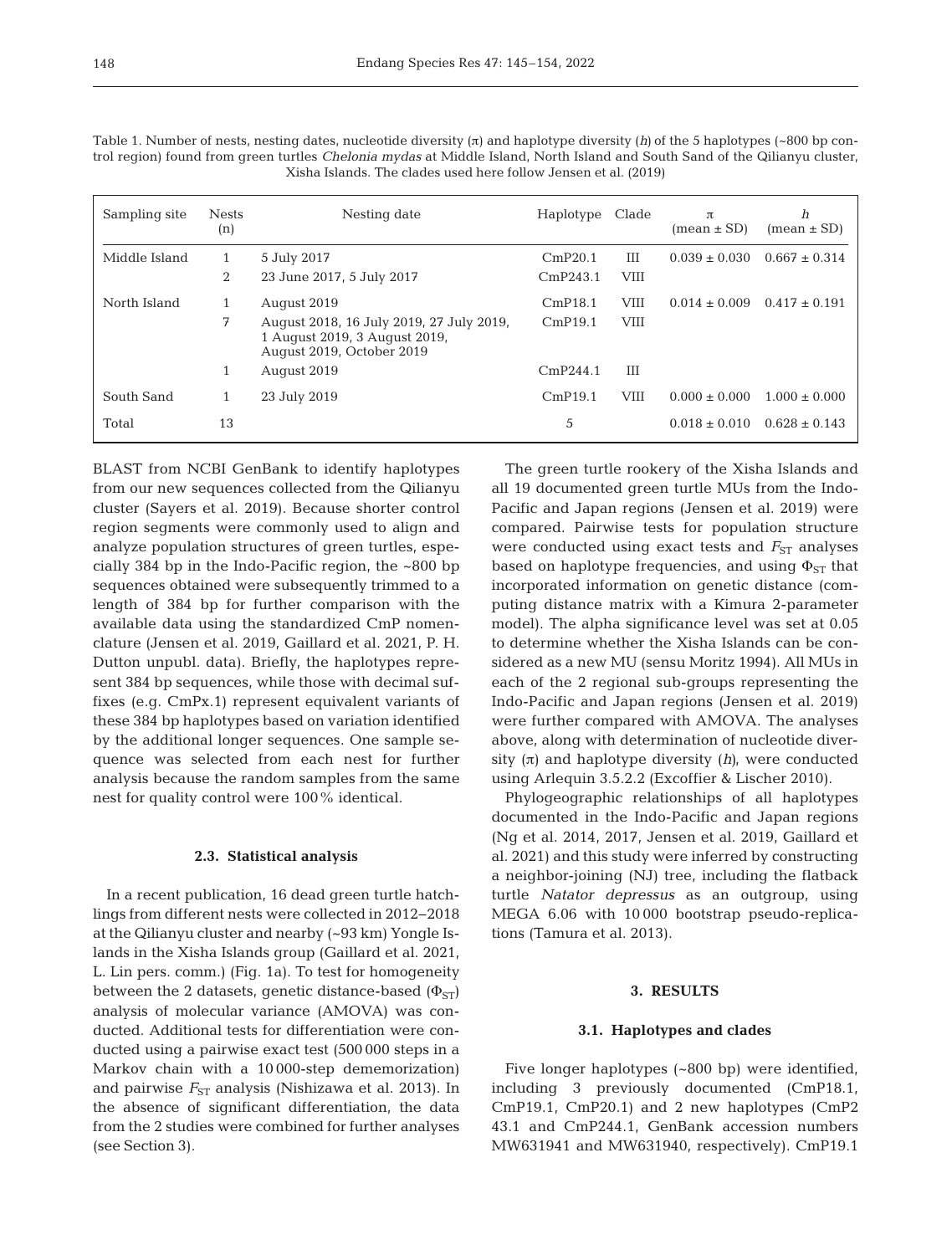Table 2. Clades, haplotypes (384 bp control region) and number of green turtle nests in the Xisha Islands rookery, South China Sea. The clades used here follow Jensen et al. (2019)

| Clade | Haplotype | No. of nests Reference |                                       |
|-------|-----------|------------------------|---------------------------------------|
| Ш     | CmP20     | 1                      | This study                            |
|       | CmP54     | 1                      | Gaillard et al. (2021)                |
|       | CmP244    | 1                      | This study                            |
| VIII  | CmP18     | 2                      | Gaillard et al. (2021).<br>this study |
|       | CmP19     | 18                     | Gaillard et al. (2021).<br>this study |
|       | CmP49a    | 4                      | Gaillard et al. (2021)                |
|       | CmP243    | 2                      | This study                            |
|       | Total     | 29                     |                                       |

a This haplotype was mistakenly listed as CmP83 in Table 1 of Gaillard et al. (2021). According to the Appendix provided by the authors and personal communications with a co-author (L. Lin), CmP49 is correct

was the most common haplotype, found in 8 nests (61.5%), i.e. 7 from North Island and 1 from South Sand (Table 1).

The 5 truncated 384 bp haplotypes contained 24 polymorphic sites, all transitions. CmP243 (MW 013461) is identified by 1 substitution site, and Cm P244 (MW013460) is distinguished by 2 substitution sites. Another 4 truncated 384 bp haplotypes (CmP18, CmP19, CmP49, CmP54) were reported at the Xisha Islands (Gaillard et al. 2021), giving a total of 7 haplotypes observed at the Xisha Islands (Table 2). CmP18, CmP19, CmP49 and CmP243 fall into clade VIII, and CmP20, CmP54 and CmP244 fall into clade III as identified by Jensen et al. (2019) (Fig. 2).

#### **3.2. A new management unit recognized**

The results of the AMOVA, exact test  $(p = 0.0997)$ and  $F_{ST}$  ( $F_{ST}$  = 0.015, p = 0.2760) indicated homogeneity and lack of differentiation between datasets



0.009

Fig. 2. Neighbor-joining tree of all 37 haplotypes (384 bp control region) from rookeries of green turtles *Chelonia mydas* in the Indo-Pacific and Japan regions, including 7 haplotypes from the Xisha Islands (blue text) (Ng et al. 2014, 2017, Jensen et al. 2019, Gaillard et al. 2021, the present study). The clades used here follow Jensen et al. (2019). AUS: Australia; ET: Eastern Taiwan; GD: Guangdong; HK: Hong Kong; INA: Indonesia; JPN: Japan; MAS: Malaysia; PHI: Philippines; WT: Western Taiwan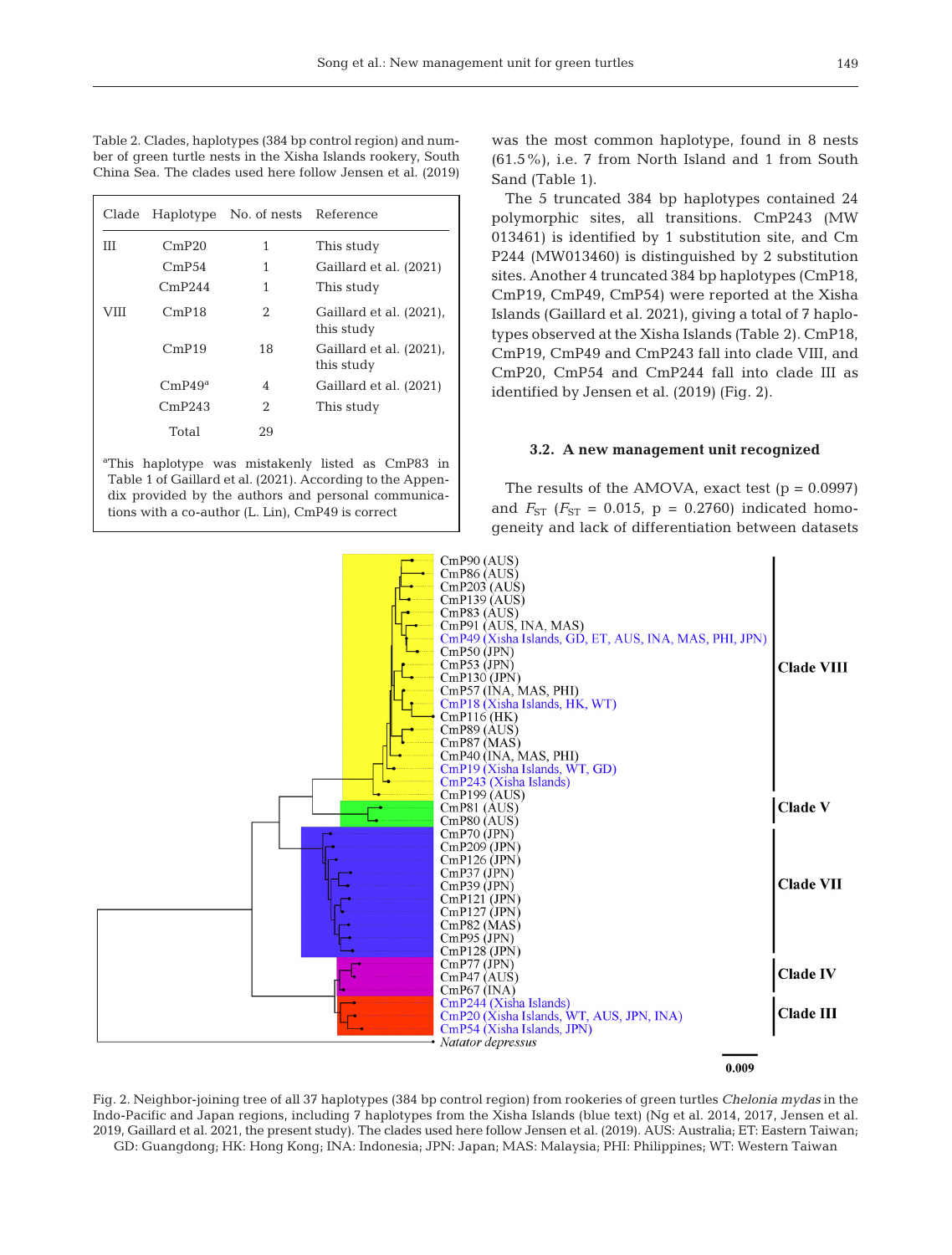from the 2 independent sampling efforts at the Xisha Islands. Therefore, data from Gaillard et al. (2021) and this study were combined to represent a single Xisha Islands rookery for further analysis (Table 2).

The exact tests showed significant differentiation be tween the Xisha Islands rookery and all 19 MUs in

the Indo-Pacific and Japan regions  $(p < 0.0001)$ (Table 3).  $F_{ST}$  values ranged from 0.283 to 0.659 for all pairwise comparisons, and all were significant (p < 0.0001). For  $\Phi_{ST}$ , significant differences were also found with 18 of the 19 MUs (16 MUs with p < 0.01, 2 MUs with  $0.01 < p < 0.05$ ), with the Cocos

Table 3. Comparison of exact test,  $F_{ST}$  and  $Φ_{ST}$  of all 19 management units for green turtles *Chelonia mydas* in the Indo-Pacific and Japan regions (defined by Jensen et al. 2019) and 2 rookeries in Hong Kong (Ng et al. 2014) and Guangdong (Ng et al. 2017) with the Xisha Islands rookery (sample size = 29, Gaillard et al. 2021 and the present study). \*p < 0.05; \*\*p < 0.01

| Region               | Management unit                                     |                             | size | Country Sample Exact test<br>(p-value) | $F_{ST}$                   | $\Phi_{ST}$                | Source                  |
|----------------------|-----------------------------------------------------|-----------------------------|------|----------------------------------------|----------------------------|----------------------------|-------------------------|
|                      | Indo-Pacific Guangdong (rookery)                    | China                       | 2    | 0.6341                                 | $-0.161$<br>$(p = 0.9999)$ | $-0.257$<br>$(p = 0.9999)$ | Ng et al. (2017)        |
|                      | Indo-Pacific Hong Kong (rookery)                    | China                       | 6    | 0.0003                                 | 0.448<br>$(p < 0.0001$ **) | 0.322<br>$(p = 0.0041**)$  | Ng et al. (2014)        |
|                      | Indo-Pacific Western Taiwan                         | China                       | 40   | < 0.0001                               | 0.420<br>$(p < 0.0001$ **) | 0.150<br>$(p = 0.0050**)$  | Cheng et al. (2008)     |
|                      | Indo-Pacific Eastern Taiwan                         | China                       | 14   | < 0.0001                               | 0.571<br>$(p < 0.0001$ **) | 0.151<br>$(p = 0.0313*)$   | Cheng et al. (2008)     |
|                      | Indo-Pacific Western Java                           | Indonesia                   | 23   | < 0.0001                               | 0.433<br>$(p < 0.0001$ **) | 0.187<br>$(p < 0.0001$ **) | Dethmers et al. (2006)  |
| Indo-Pacific Aru     |                                                     | Indonesia                   | 28   | < 0.0001                               | 0.659<br>$(p < 0.0001$ **) | 0.278<br>$(p < 0.0001$ **) | Dethmers et al. (2006)  |
| Indo-Pacific         | Sangalaki                                           | Indonesia                   | 29   | < 0.0001                               | 0.283<br>$(p < 0.0001$ **) | 0.126<br>$(p < 0.0001$ **) | Dethmers et al. (2006)  |
| Indo-Pacific         | Sipadan                                             | Malaysia                    | 30   | < 0.0001                               | 0.357<br>$(p < 0.0001$ **) | 0.199<br>$(p < 0.0001$ **) | Dethmers et al. (2006)  |
| Indo-Pacific         | Turtle Islands                                      | Malaysia and<br>Philippines | 67   | < 0.0001                               | 0.545<br>$(p < 0.0001$ **) | 0.409<br>$(p < 0.0001$ **) | Dethmers et al. (2006)  |
| Indo-Pacific Sarawak |                                                     | Malaysia                    | 22   | < 0.0001                               | 0.517<br>$(p < 0.0001$ **) | 0.197<br>$(p = 0.0001**)$  | Dethmers et al. (2006)  |
|                      | Indo-Pacific Peninsula Malaysia                     | Malaysia                    | 27   | < 0.0001                               | 0.469<br>$p < 0.0001$ **)  | 0.080<br>$(p = 0.0242^*)$  | Dethmers et al. (2006)  |
|                      | Indo-Pacific Cocos Keeling Island                   | Australia                   | 19   | < 0.0001                               | 0.514<br>$(p < 0.0001$ **) | 0.045<br>$(p = 0.1409)$    | Jensen et al. (2016)    |
|                      | Indo-Pacific Ashmore Reef                           | Australia                   | 20   | < 0.0001                               | 0.315<br>$(p < 0.0001$ **) | 0.280<br>$(p = 0.0009**)$  | Dethmers et al. (2006)  |
|                      | Indo-Pacific Scott Reef and<br><b>Browse Island</b> | Australia                   | 65   | < 0.0001                               | 0.395<br>$(p < 0.0001$ **) | 0.181<br>$(p = 0.0001**)$  | Jensen et al. (2016)    |
|                      | Indo-Pacific North West Shelf                       | Australia                   | 45   | < 0.0001                               | 0.529<br>$(p < 0.0001$ **) | 0.296<br>$(p < 0.0001$ **) | Dethmers et al. (2006)  |
|                      | Indo-Pacific Cobourg Peninsula                      | Australia                   | 37   | < 0.0001                               | 0.412<br>$(p < 0.0001$ **) | 0.321<br>$(p < 0.0001$ **) | Jensen et al. (2016)    |
|                      | Indo-Pacific Gulf of Carpentaria                    | Australia                   | 132  | < 0.0001                               | 0.354<br>$(p < 0.0001$ **) | 0.324<br>$(p < 0.0001$ **) | Dethmers et al. (2006)  |
| Japan                | South Yeayama Island                                | Japan                       | 26   | < 0.0001                               | 0.395<br>$(p < 0.0001$ **) | 0.377<br>$(p < 0.0001$ **) | Nishizawa et al. (2011) |
| Japan                | North Yeayama Island                                | Japan                       | 41   | < 0.0001                               | 0.365<br>$(p < 0.0001$ **) | 0.659<br>$(p < 0.0001$ **) | Nishizawa et al. (2011) |
| Japan                | Central Ryukus                                      | Japan                       | 70   | < 0.0001                               | 0.343<br>$(p < 0.0001$ **) | 0.165<br>$(p = 0.0009**)$  | Hamabata et al. (2014)  |
| Japan                | Oqasawara                                           | Japan                       | 103  | < 0.0001                               | 0.331<br>$(p < 0.0001$ **) | 0.548<br>$(p < 0.0001$ **) | Nishizawa et al. (2013) |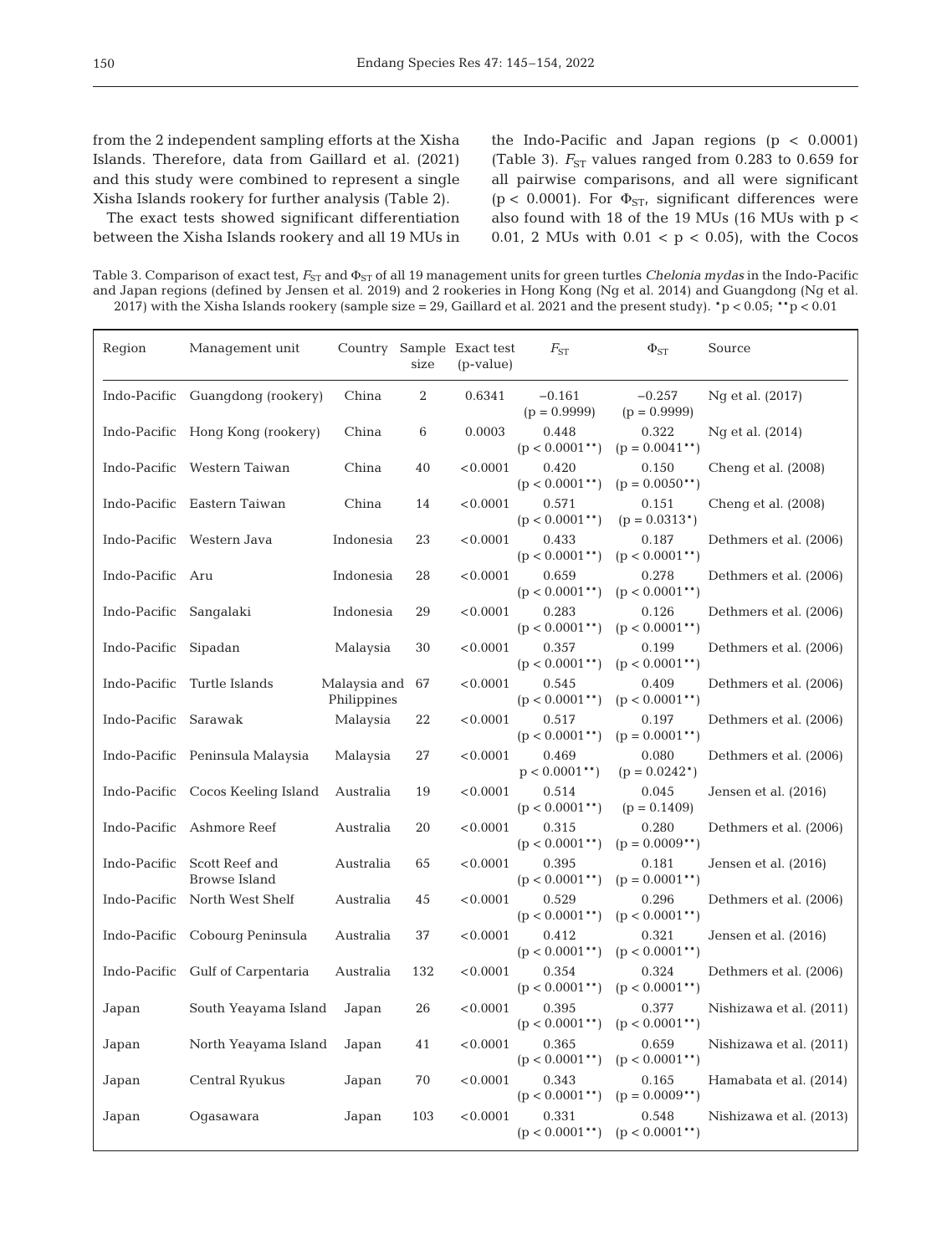Keeling Island MU being the exception  $(p > 0.1)$ . Based on the significant differences between the Xisha Islands rookery and other rookeries in the Indo-Pacific region, a new MU is proposed for the Xisha Islands, noting the absence of any other rookeries within a distance of 500 km (Fig. 1b).

Additionally, CmP19 and CmP49 were found in the Guangdong rookery from 2 samples (Ng et al. 2017), and CmP18 and CmP116 were found in the Hong Kong rookery from 6 samples (Ng et al. 2014) (Table 3). In the Xisha Islands rookery, approximately 700 km away from Guangdong and Hong rookeries, CmP19 was the most common haplotype, and CmP116 was not found (Table 2). CmP18, the most common haplotype in the Hong Kong rookery (83.3% of samples), only made up a small proportion (6.9%) in the Xisha Islands rookery (Table 2). Additionally, the Xisha Islands rookery showed no significant difference with the Guangdong rookery based on the exact tests,  $F_{ST}$  and  $\Phi_{ST}$  analyses, but was significantly differentiated from the nearly extinct Hong Kong rookery in all 3 tests (Table 3).

The AMOVA showed that the variation of the MUs between the Indo-Pacific region and the Japan region (45.73%) was higher than those among MUs within regions (18.22%) and within MUs (36.05%).

## **4. DISCUSSION**

## **4.1. Characteristics of the new Xisha Islands MU**

Based on this study and that of Gaillard et al. (2021), 7 haplotypes, including 2 new ones, were identified from the Xisha Islands rookery from a total of 29 green turtle nest samples (Table 2). The results indicated a high haplotype diversity, despite the small population size, in this rookery, relative to MUs in the Philippines (3 haplotypes), Malaysia (6 haplotypes) and Indonesia (6 haplotypes) in the West Pacific (Fig. 2).

In the Indo-Pacific and Japan regions, haplotype CmP19 (or CmP19.1) is not common and has only been found in western Taiwan and Guangdong rookeries (Cheng et al. 2008, Ng et al. 2017) (Fig. 2), and in the foraging grounds of northeastern Australia (Jensen et al. 2016) and Japan (CMJ35, a 517 bp sequence equivalent to a truncated portion of CmP19.1) (Nishi zawa et al. 2010). However, CmP19 (or CmP19.1) was the most common at the Xisha Islands, contributing to approximately 62% of the samples (Gaillard et al. 2021, this study) (Table 2). Haplotype CMC2 (489 bp sequence equivalent to a truncated portion of CmP19.1) was found in juvenile green turtles (71%) captured in Hainan waters, less than 300 km northwest of the Xisha Islands (Yang et al. 2015). CmP19 was also found in nearly 46% of green turtles caught by fishermen in Hainan waters (Gaillard et al. 2021). Considering the relatively short distance between Hainan and the Xisha Islands, the Xisha Islands rookery is probably an important source of the green turtles foraging in Hainan waters. The proportions of haplotypes CmP18.1 and CmP20.1 at the Xisha Islands were low (10.3%). CmP18 is the dominant haplotype found in the nearly extinct rookery in Hong Kong and in the western Taiwan rookery, and is also found in foraging grounds of the Japan region (Cheng et al. 2008, Nishizawa et al. 2010, Ng et al. 2014, Hama bata et al. 2015). CmP20 is the second dominant haplotype in the western Taiwan rookery  $(32.5\%)$ and widely distributed in the nesting grounds and foraging areas of the Japan, Indo-Pacific and Central West Pacific regions (Dethmers et al. 2006, Hamabata et al. 2014, Read et al. 2015, Jensen et al. 2019). Haplotype CmP20.1 is dominant in the Central West Pacific region (Dutton et al. 2014, Read et al. 2015, Boissin et al. 2019), but is less frequent in northern Australia (Dethmers et al. 2006, Cheng et al. 2008, Jensen et al. 2016). The aforementioned changes in the proportions of different haplotypes in the Xisha Islands are significant, and the connectivity among the Xisha Islands and other rookeries merits further investigation.

The NJ tree revealed that the Xisha Islands haplotypes were nested within clades III and VIII, accounting for 10.3 and 89.7% of nests sampled, respectively (Table 2). Clade VIII is dominant in the Indo-Pacific region (Jensen et al. 2019). Eastern Taiwan only consists of clade VIII (Cheng et al. 2008). Our study confirmed that clade VIII is also dominant in the Xisha Islands rookery, consistent with phylogeographic placement of this MU within the Indo-Pacific region.

Previous phylogenetic studies have determined that sea turtles show evidence of connectivity resulting from episodic single colonization or long-distance dispersal events followed by secondary or multiple contact over evolutionary timescales (Leroux et al. 2012). Jensen et al. (2019) noted that the Indo-West Pacific was a source for green turtles, or center of origin for the present-day global mtDNA lineage diversity. The presence of haplotypes from the deeply divergent evolutionary lineages (clades III and VIII, 2−3.5 million years ago, Jensen et al. 2019) within the remnant green turtle population in this study (the Xisha Islands), including new unique haplotypes, suggests that this newly recognized MU is important for preserving the diversity of this species. Our results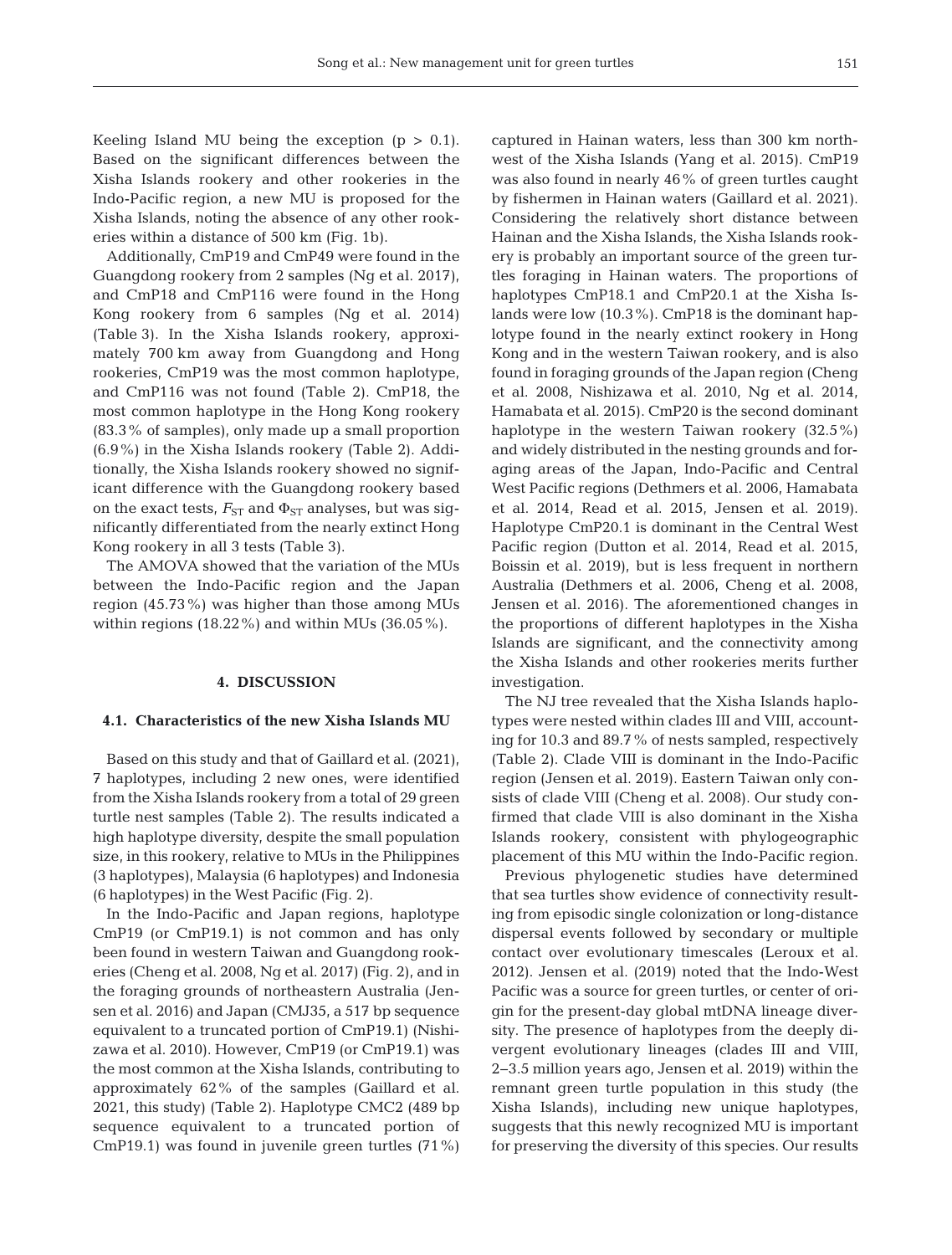are consistent with the evolutionary connectivity with mtDNA lineages in the Indo-Pacific region to the south and the Japan region to the north bordering on the Xisha Islands (see Jensen et al. 2019), spanning a linear distance of >1000 km (Fig. 1b).

While the results of this study support recognition of the Xisha Islands as a separate MU within the South China Sea, further work is needed to resolve 2 caveats. First, the Xisha Islands rookery could not be differentiated from the Guangdong rookery with a linear distance of approximately 680 km, almost certainly due to the sample size  $(n = 2)$  from the Guangdong rookery (Ng et al. 2017). Second, no differentiation (p *>* 0.1) was found between the Xisha Islands MU and the Cocos Keeling Island MU with a distance of approximately 3500 km, based on  $\Phi_{ST}$  analysis that incorporates the genetic distance and the in fluence of shared haplotypes (Table 3). CmP19 is the predominant haplotype (62.1%) at the Xisha Islands, while CmP49 is the main haplotype (89.5%) at the Cocos Keeling Island. Of note, CmP19 and CmP49 are only distinguished by a 2 bp sequence variation. This apparent lack of differentiation may reflect deeper evolutionary connectivity rather than contemporary gene flow, and warrants further study.

## **4.2. Conservation implications**

The accurate identification of MUs is a necessary first step toward developing appropriate assessment, monitoring and management plans that are tailored to address threats. This study establishes a new MU in the data-poor South China Sea region that will help policy makers to draft MU-focused national and international conservation action plans and management strategies that can be modeled on others in the West Pacific region. For instance, where an MU spans the jurisdiction of more than one country, international coordination is needed, as illustrated by the protected areas of the Turtle Islands MU that is shared by the Philippines and Malaysia (Palma 1997, Dethmers et al. 2006) (Fig. 1b). For the countries with more than one MU identified, different management strategies can be tailored to address MU-specific management priorities. In Australia, for instance, 9 green turtle MUs have been identified that span a large geographic area and are subject to different population trends and threats (Dethmers et al. 2006, Jensen et al. 2016, Commonwealth of Australia 2017). The 10 yr Australian National Sea Turtle Recovery Plan was based on a multi-stakeholder process that in corporated scientific, socio-economic and environmental factors to develop conservation actions addressing MU-specific threats (Commonwealth of Australia 2017). Extensive oil and gas industry activities, for example, primarily impact the nesting beaches of the North West Shelf MU (Fig. 1b), so the control of threats from artificial lights and chemical spills are management priorities. In contrast, mortality and injury from incidental capture by trawlers, ghost nets and marine debris at foraging areas are primary threats to the Gulf of Carpentaria MU and are therefore a mitigation priority for that MU.

In the past, green turtle nesting was widespread along the coastline of southern China, but this has now almost disappeared. The nesting that has been documented at offshore islands in Taiwan, and in Dongsha Island, Taiping Island and the Xisha Islands in the South China Sea, may be the last remaining in the China region (Frazier et al. 1988, Cheng 1996, Chan et al. 2007, Jia et al. 2019). As a result, the green turtle was upgraded to the highest (Class I protection) national protected species category by China in January 2021 (www.forestry.gov.cn/html/main/main\_5461/ 20210205122239482485322/file/202102051223476367 43107.pdf, accessed 18 February 2021), indicating a commitment to conservation and providing an opportunity for updating the action plan for sea turtle conservation in China (People's Republic of China 2018). The identification of a new MU for the Xisha Islands rookery, together with the previous 2 Taiwan MUs, bring the total number of MUs to 3 in the China region (Fig. 1b). The new Xisha Islands MU warrants attention due to its relatively high haplotype diversity that can potentially provide a basis for conserving as much diversity as possible for green turtles in the West Pacific region. With the growing research interest focusing on the Xisha Islands (Yang et al. 2015, Jia et al. 2019, Gaillard et al. 2021), basic information is accumulating, and our results provide an improved rookery baseline to enable more accurate genetic assignment of stock origin of foraging, stranded and illegally harvested turtles in the region. In a recent study, 85 green turtle juveniles and adults confiscated in Hainan Province revealed that most turtles were from the Xisha Islands and the Sulu Sea (including the Philippines and Malaysia) (Gaillard et al. 2021). The results confirmed the existence of illegal trans-national trade in the West Pacific region. Satellite tracking post-nesting movements by females from the Xisha Islands rookery would help identify hotspots and foraging grounds connected to this MU, which combined with expanded genetic sampling will be necessary for expanding understanding of habitat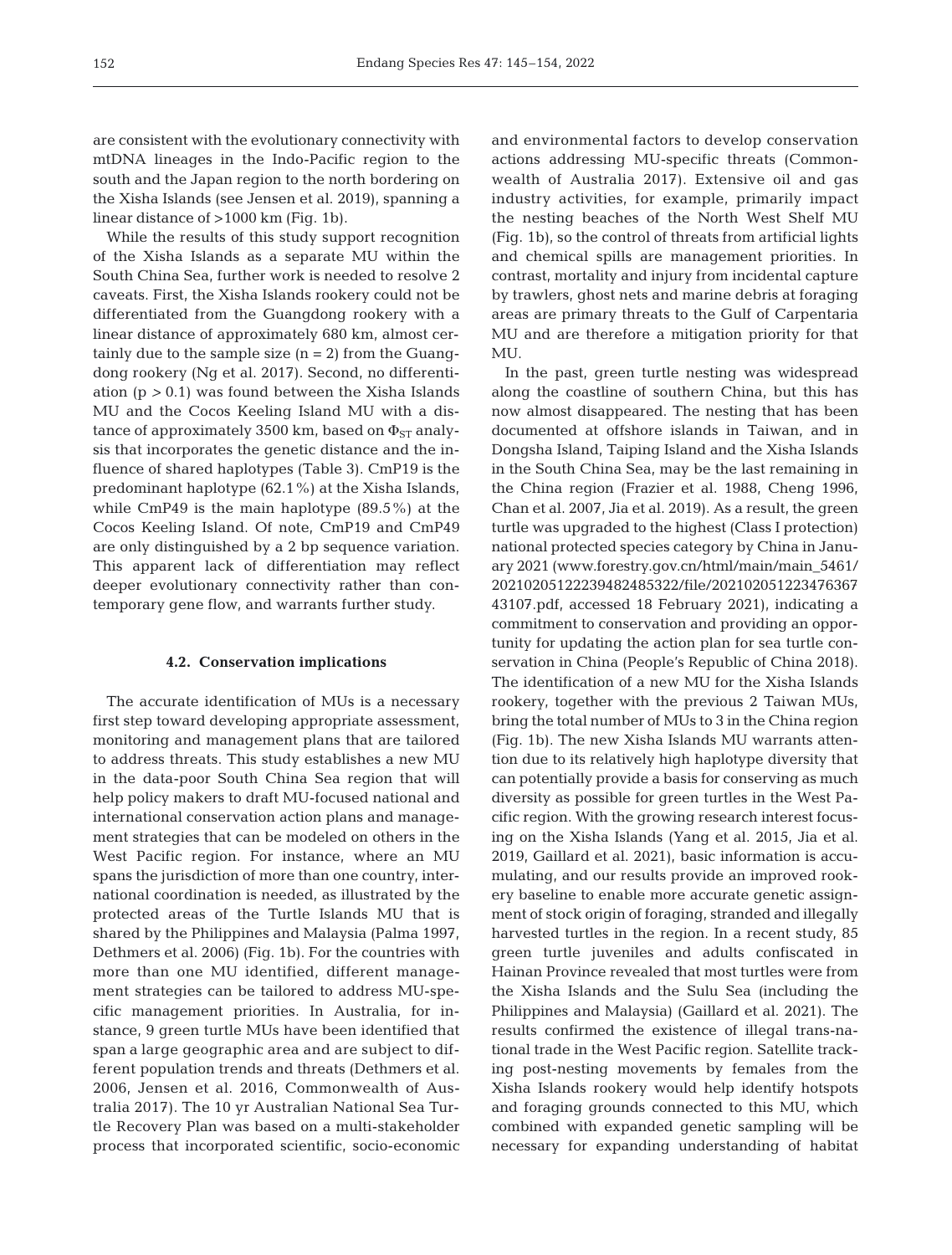connectivity and RMU delineation to inform green turtle conservation in the China region, as well as the broader Indo-Pacific region.

*Acknowledgements*. This work was funded by the Ministry of Agriculture and Rural Affairs of China (grant no. 171821301354051007), Ministry of Forestry and Grassland Administration of China (grant no. 2019087033), China Biodiversity Conservation and Green Development Foundation and the Society of Entrepreneurs and Ecology Foundation. We acknowledge the approval of the Sansha Civil Government of Hainan Province, China, to collect samples at the Qilianyu cluster. All handling of post-hatched nests of green turtles in this study was conducted in full accordance with the guidelines by Sansha Civil Government and by Xiamen University, China. We thank Suzanne Roden and 2 anonymous reviewers for their comments and suggestions that greatly helped to improve the manuscript.

#### LITERATURE CITED

- Abreu-Grobois FA, Horrocks J, Formia A, Leroux RA and others (2006) New mtDNA D-loop primers which work for a variety of marine turtle species may increase the resolution capacity of mixed stock analysis. In: Frick M, Panagopoulou A, Rees AF, Williams K (eds) Proceedings 26th Annu Symp Sea Turtle Biology and Conservation, 3−8 April 2006, Crete, Greece
- [Bjorndal KA, Bolten AB \(2008\) Annual variation in source](https://doi.org/10.1111/j.1365-294X.2008.03752.x)  contributions to a mixed stock: implications for quantifying connectivity. Mol Ecol 17: 2185−2193
- [Boissin E, Neglia V, Boulet Colomb D'hauteserre F, Tatarata](https://doi.org/10.1007/s12526-019-01001-6)  M, Planes S (2019) Evolutionary history of green turtle populations, *Chelonia mydas*, from French Polynesia highlights the putative existence of a glacial refugium. Mar Biodivers 49:2725-2733
- [Chan SKF, Cheng IJ, Zhou T, Wang HJ, Gu HX, Song XJ](https://doi.org/10.2744/1071-8443(2007)6%5b185%3AACOOTP%5d2.0.CO%3B2)  (2007) A comprehensive overview of the population and conservation status of sea turtles in China. Chelonian Conserv Biol 6: 185−198
	- Cheng IJ (1996) Sea turtles at Taipin Tao, South China Sea. Mar Turtle Newsl 75:6-8
- [Cheng IJ, Dutton PH, Chen CL, Chen HC, Chen YH, Shea JW](https://doi.org/10.1111/j.1469-7998.2008.00501.x)  (2008) Comparison of the genetics and nesting ecology of two green turtle rookeries. J Zool (Lond) 276: 375−384
	- Commonwealth of Australia (2017) Recovery plan for marine turtles in Australia 2017−2027. Department of the Environment and Energy, Australian Government, Canberra
- [Dethmers KEM, Broderick D, Moritz C, FitzSimmons NN](https://doi.org/10.1111/j.1365-294X.2006.03070.x)  and others (2006) The genetic structure of Australasian green turtles (*Chelonia mydas*): exploring the geographical scale of genetic exchange. Mol Ecol 15: 3931−3946
- [Dutton PH, Jensen MP, Frutchey K, Frey A and others \(2014\)](https://doi.org/10.2984/68.4.1)  Genetic stock structure of green turtle (*Chelonia mydas)* nesting populations across the Pacific Islands. Pac Sci 68: 451−464
- Excoffier L, Lischer HEL (2010) Arlequin suite ver 3.5: a new series of programs to perform population genetics analyses under Linux and Windows. Mol Ecol Resour 10: 564−567
- [Formia A, Godley BJ, Dontaine JF, Bruford MW \(2006\) Mito](https://doi.org/10.1007/s10592-005-9047-z)chondrial DNA diversity and phylogeography of endan-

gered green turtle (*Chelonia mydas)* populations in Africa. Conserv Genet 7:353-369

- Frazier SS, Frazier JG, Ding H, Huang Z, Zheng J, Lu L (1988) Sea turtles in Fujian and Guangdong Provinces. Acta Herpetol Sin 1: 16−46
- [Gaillard D, Yeh FC, Lin L, Chen HQ, Zhang T, Luo SJ, Shi](https://doi.org/10.1071/WR19127)  HT (2021) Lost at sea: determining geographic origins of illegally traded green sea turtles (*Chelonia mydas)* rescued on Hainan Island, China. Wildl Res 48:55-63
	- Groombridge B, Luxmoore R (1989) The green turtle and hawksbill (Reptilia: Cheloniidae): world status, exploitation and trade. The Secretariat of the Convention on International Trade in Endangered Species of Wild Fauna and Flora, Lausanne
- [Hamabata T, Kamezaki N, Hikida T \(2014\) Genetic struc](https://doi.org/10.1007/s00227-013-2352-z)ture of green turtle (*Chelonia mydas)* peripheral populations nesting in the northwestern Pacific rookeries: evidence for northern refugia and postglacial colonization. Mar Biol 161:495-507
- [Hamabata T, Hikida T, Okamoto K, Watanabe S, Kamezaki](https://doi.org/10.1016/j.jembe.2014.12.007)  N (2015) Ontogenetic habitat shifts of green turtles (*Chelonia mydas)* suggested by the size modality in foraging aggregations along the coasts of the western Japanese main islands. J Exp Mar Biol Ecol 463: 181−188
- Hirth HF (1997) Synopsis of the biological data on the green turtle *Chelonia mydas* (Linnaeus 1758). Fish & Wildlife Service, US Department of the Interior, Washington, DC
- [Jensen MP, Bell I, Limpus CJ, Hamann M and others \(2016\)](https://doi.org/10.3354/meps11521)  Spatial and temporal genetic variation among size classes of green turtles (*Chelonia mydas)* provides information on oceanic dispersal and population dynamics. Mar Ecol Prog Ser 543:241-256
- [Jensen MP, FitzSimmons NN, Bourjea J, Hamabata T, Reece](https://doi.org/10.1111/jbi.13483)  J, Dutton PH (2019) The evolutionary history and global phylogeography of the green turtle (*Chelonia mydas)*. J Biogeogr 46: 860−870
- [Jia Y, Wang J, Balazs GH, Liu M \(2019\) Nest productivity for](https://doi.org/10.2744/CCB-1307.1)  green turtles (*Chelonia mydas)* at Qilianyu of Xuande Islands, South China Sea, PR China: preliminary findings. Chelonian Conserv Biol 18: 116−120
- [Komoroske LM, Jensen MP, Stewart KR, Shamblin BM, Dut](https://doi.org/10.3389/fmars.2017.00156)ton PH (2017) Advances in the application of genetics in marine turtle biology and conservation. Front Mar Sci 4: 156
- [Leroux RA, Dutton PH, Abreu-Grobois FA, Lagueux CJ and](https://doi.org/10.1093/jhered/ess055)  others (2012) Re-examination of population structure and phylogeography of hawksbill turtles in the wider Caribbean using longer mtDNA sequences. J Hered 103: 806−820
	- Lutz PL, Musick JA (eds) (1997) The biology of sea turtles. CRC Press, Boca Raton, FL
- [Moritz C \(1994\) Defining 'evolutionarily significant units' for](https://doi.org/10.1016/0169-5347(94)90057-4)  conservation. Trends Ecol Evol 9: 373−375
- $^{\zeta}$ Ng CKY, Dutton PH, Chan KF, Cheung KS, Qiu JW, Sun YN (2014) Characterization and conservation concerns of green turtles (*Chelonia mydas)* nesting in Hong Kong, China. Pac Sci 68:231-243
- [Ng CKY, Dutton PH, Gu HX, Li TH and others \(2017\)](https://doi.org/10.2744/CCB-1253.1)  Regional conservation implications of green turtle (*Chelonia mydas)* genetic stock composition in China. Chelonian Conserv Biol 16: 139−150
- [Nishizawa H, Okuyama J, Kobayashi M, Abe O, Arai N](https://doi.org/10.2108/zsj.27.14)  (2010) Comparative phylogeny and historical perspectives on population genetics of the Pacific hawksbill (*Eretmochelys imbricata)* and green turtles (*Chelonia*